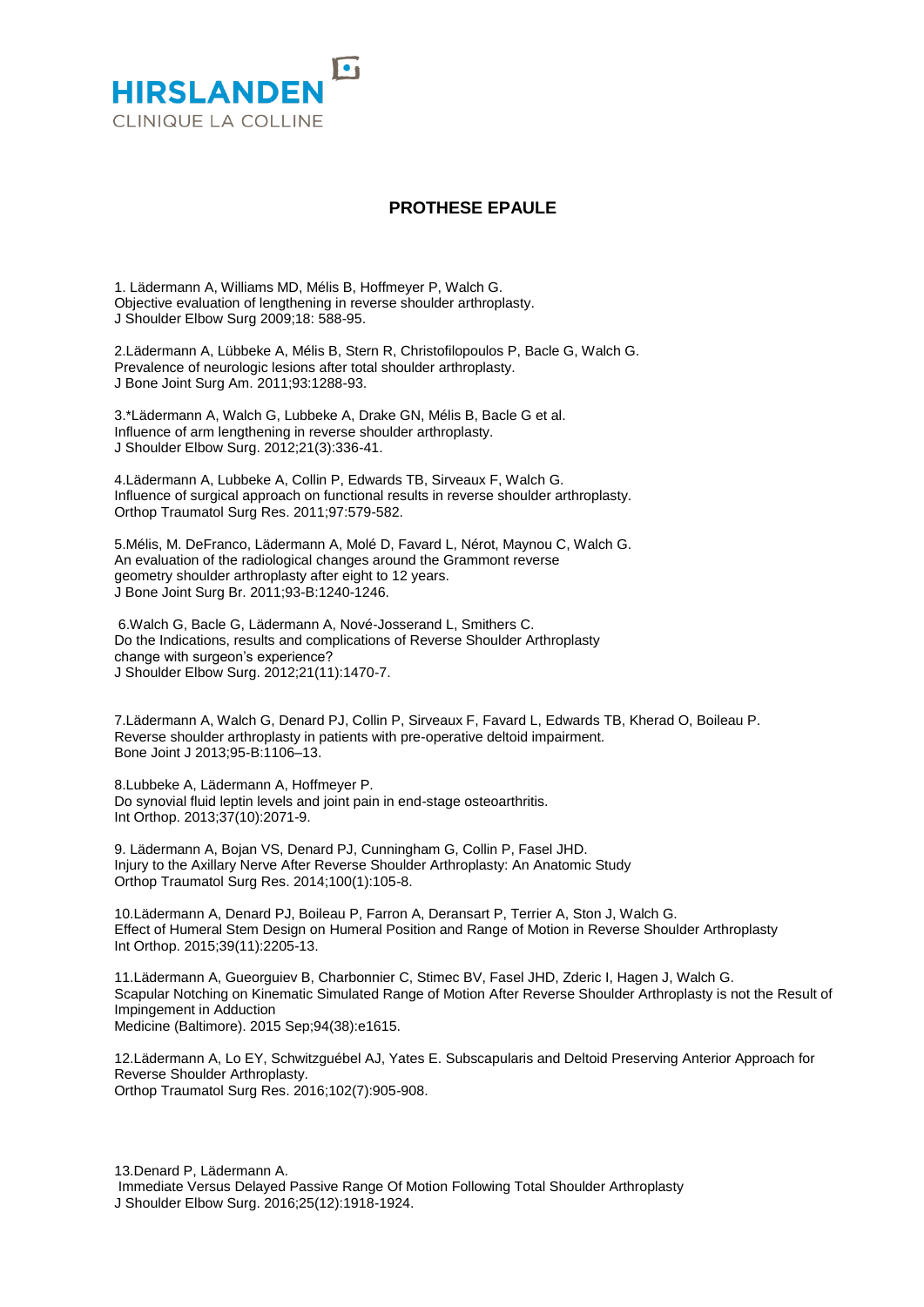14.Lädermann A, Edwards TB, Walch G. The Arm Lengthening after Reverse Shoulder Arthroplasty - A Review Int Orthop. 2014;38(5):991-1000. doi: 10.1007/s00264-013-2175-z IF: 2.319

15.Lädermann A. Prothèses d'épaule / Schulterprothesen Physioactive 2015;1:7-14

16.[Shoulder [arthroplasty: the situation in 2014\].](https://www.ncbi.nlm.nih.gov/pubmed/25752009) Oztürk M, Cunningham G, Holzer N, Hoffmeyer P. Rev Med Suisse. 2014;10(455):2398-402. Review.

17.Schwitzguébel AJP, Haas C, Lädermann A. La prothèse totale d'épaule inversée. Rev Med Suisse 2016;12(504):266-69

18. Neyton L, Lädermann A. Arthroplastie d'épaule et complications neurologiques Maîtrise Orthopédique 2017;261:18-19

## **CHIRURGIE COIFFE DES ROTATEURS**

1.Williams MD, **Lädermann A**, Melis B, Barthelemy R, Walch G. Fatty infiltration of the supraspinatus: a reliability study. J Shoulder Elbow Surg 2009;18: 581-7.

2.Denard PJ, Lädermann A, Burkhart SS. Double-row fixation of upper subscapularis tears with a single suture anchor. Arthroscopy. 2011;27: 1142-1149.

3.Lädermann A, Kolo Christophe F, Denard PJ, Walch G. [Supraspinatus rupture at the musclotendinous junction: an uncommonly](http://www.ncbi.nlm.nih.gov/pubmed/21398147) [recognized phenomenon.](http://www.ncbi.nlm.nih.gov/pubmed/21398147) J Shoulder Elbow Surg. 2012;21(1):72-6.

4. Mélis B, DeFranco MJ, Lädermann A, Renaud B, Walch G. The Teres Minor Muscle in Rotator Cuff Tendons Tears. Skeletal Radiol. 2011;40:1335-1344.

5.Lädermann A, Denard PJ, Burkhart SS. Midterm Outcome of Arthroscopic Revision Repair of Massive and Nonmassive Rotator Cuff Tears. Arthroscopy. 2011;27(12):1620-7.

6.Lädermann A, Denard PJ, Burkhart SS. Arthroscopic management of proximal humerus malunion with tuberoplasty and rotator cuff re-tensioning. Arthroscopy. 2012;28(9):1220-9

7. Grosclaude M, Najihi N, Lädermann A, Menetrey J, Ziltener J. Teres Major muscle tear in two professional ice hockey players: Cases study and literature review. Orthop Traumatol Surg Res. 2012;98(1):122-5.

8.Denard PJ, Lädermann A, Jiwani AZ, Burkhart SS. Functional outcome after arthroscopic repair of massive rotator cuff tears in individuals with pseudoparalysis.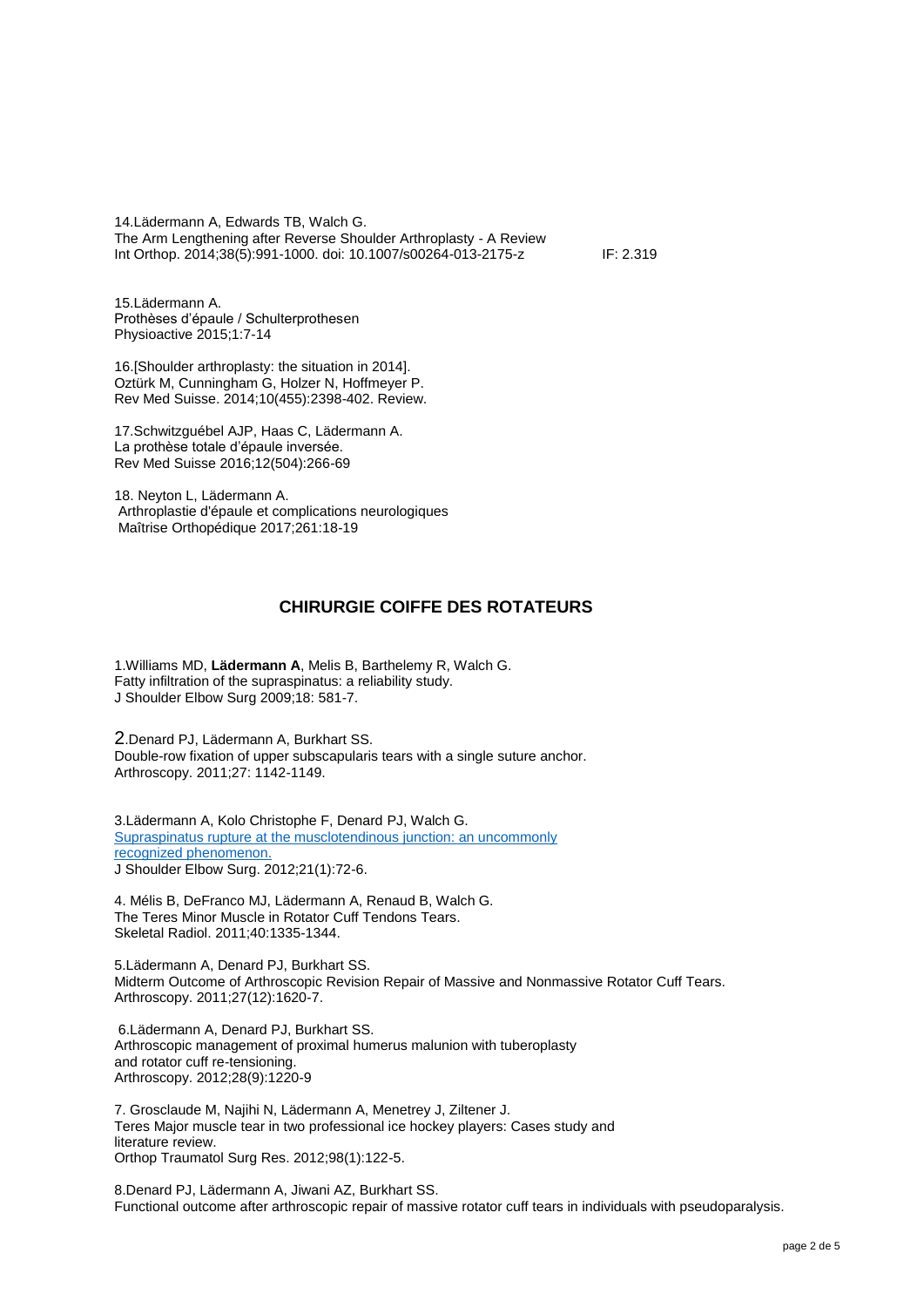Arthroscopy. 2012;28(9):1214-9.

9.Denard PJ, Jiwani AZ, Lädermann A, Burkhart SS. Long-Term Outcome of Arthroscopic Massive Rotator Cuff Repair: The Importance of Double-Row Fixation. Arthroscopy. 2012;28(9):1214-9.

10.Denard PJ, Jiwani AZ, Lädermann A, Burkhart SS. Long-term outcome of a consecutive series of subscapularis tendon tears repaired arthroscopically. Arthroscopy. 2012;28(11):1587-91.

11.Collin P, Lädermann A, Le Bourg M, Walch G. Subscapularis minor – an analogue of the Teres minor? Orthop Traumatol Surg Res. 2013;99(4 Suppl):S255-8.

12.Collin P, Treseder TD, Lädermann A, Benkalfate T, Mourtada R, Courage O, Favard L. Neuropathy of the suprascapular nerve and massive rotator cuff tears: a prospective electromyographic study. J Shoulder Elbow Surg. 2014;23(1):28-34.

13. Collin P, Matsumura N, Lädermann A, Denard P, Walch G. Relationship Between Massive Chronic Rotator Cuff Tear Pattern and Loss of Active Shoulder Range of Motion.

J Shoulder Elbow Surg. 2014;23(8):1195-202

14. Lädermann A, Denard PJ, Kolo FC. A new tear pattern of the rotator cuff and its treatment: Fosbury flop tears Int J Shoulder Surg, 2015 Jan-Mar;9(1):9-12. doi: 10.4103/0973-6042.150217.

15.Collin P, Abdullah A, Kherad O, Gain G, Denard PJ, Lädermann A. Prospective Evaluation of Clinical and Radiological Factors Predicting Return to Activity Within Six Months After Arthroscopic Rotator Cuff Repair. J Shoulder Elbow Surg. 2015;24(3):439-45.

16. Cunningham G, Lädermann A, Denard PJ, Kherad O, Burkhart SS. Correlation Between American Shoulder and Elbow Surgeons and Single Assessment Numerical Evaluation Score After Rotator Cuff or SLAP Repair. Arthroscopy. 2015;31(9):1688-92.

17.Collin P, Gain S, Nguyen Huu F, Lädermann A. Is Rehabilitation Effective in Massive Rotator Cuff Tears? Orthop Traumatol Surg Res. 2015;101(4 Suppl):S203-5.

18. Collin P, Tresseder T, Denard PJ, Neyton L, Walch G, Lädermann A. What is the Best Clinical Test for the Assessment of the Teres Minor in Massive Rotator Cuff Tears? Clin Orthop Relat Res. 2015;473(9):2959-66.

19. Collin P, Yoshida M, Delarue A, Lucas C, Jossaume T, Lädermann A; French Society for Shoulder, Elbow (SOFEC). Evaluating postoperative rotator cuff healing: Prospective comparison of MRI and ultrasound.

Orthop Traumatol Surg Res. 2015;101(6 Suppl):S265-8.

20. Denard PJ, Lädermann A, Brady PC, Narbona P, Adams CR, Arrigoni P, Huberty D, Zlatkin MB, Sanders TG, Burkhart SS.

Pseudoparalysis is reliably reversed with an arthroscopic rotator cuff repair in patients without preoperative glenohumeral arthritis.

Am J Sports Med. 2015;43(10):2373-8.

21. Lädermann A, Denard PJ, Abrassart S, Schwitzguébel AJP. Achilles Tendon Allograft for an Irreparable Massive Rotator Cuff Tear with Bone Deficiency of the Greater Tuberosity: A Case Report Knee Surg Sports Traumatol Arthroscopy 2016.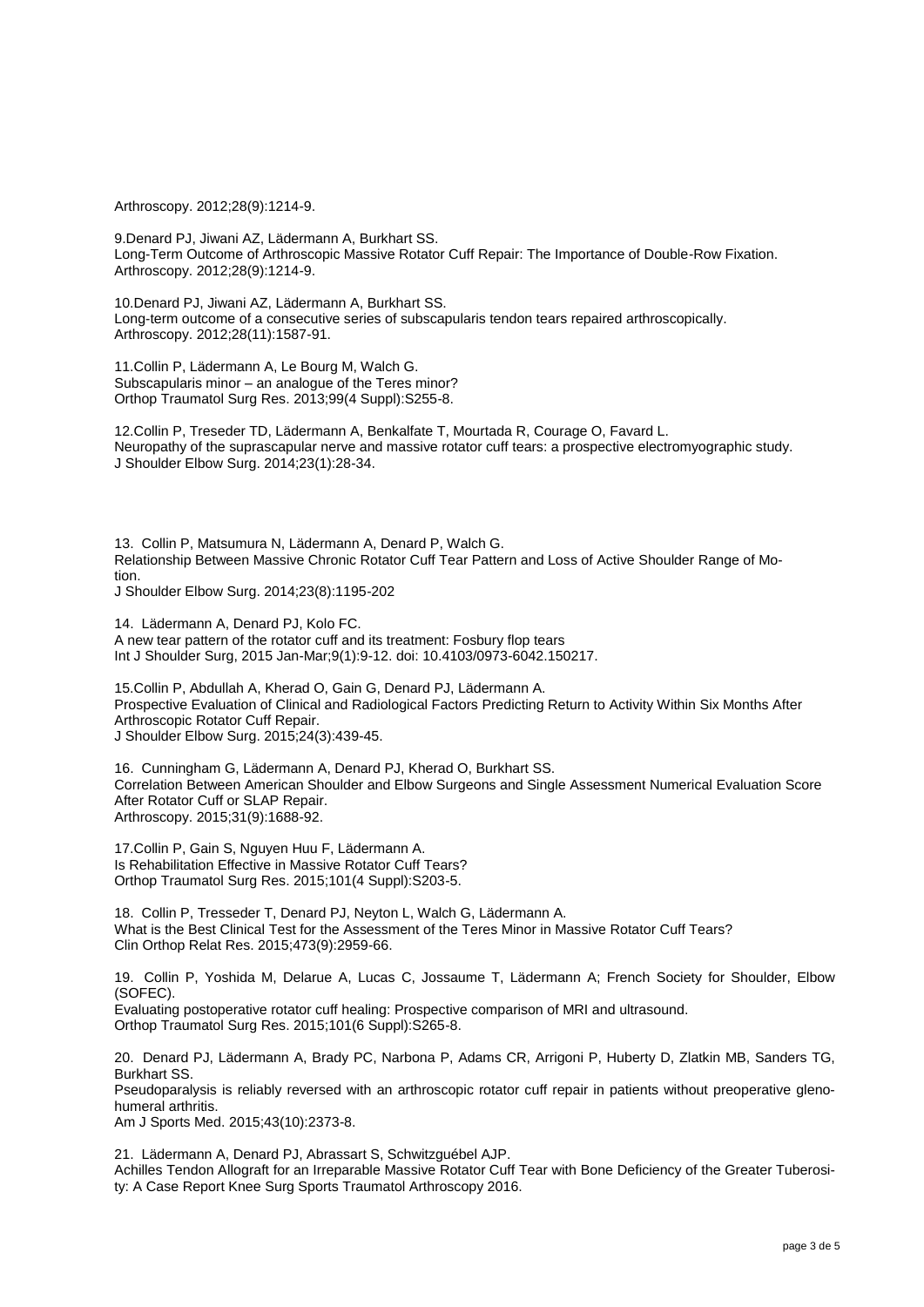22. Lädermann A, Genevay M, Abrassart S, Schwitzguébel A.Supraspinatus Intramuscular Calcified Hematoma or Necrosis Associated with Tendon Tear. Case Rep Orthop. 2015:496313.

23. Collin P, Laubster E, Denard PJ, Lädermann A. The Nice Knot as an Improvement on Current Knot Options: A Mechanical analysis. Orthop Traumatol Surg Res. 2016;102(3):293-6.

24. Sheean A, Hartzler RU, Denard PJ, Lädermann A, Hanypsiak BT, Burkhart SS. A 70° Arthroscope Significantly Improves Visualization of the Bicipital Groove in the Lateral Decubitus Position. Arthroscopy. 2016;32(9):1745-9.

25. Collin P, Mc Coubrey G, Lädermann A. Postero-Superior Rotator Cuff Repair with an Independent Double-Row Technic. Technical Note and Results. Orthop Traumatol Surg Res. 2016;102(3):405-8.

26. Lädermann A, Zumstein MA, Kolo FC, Koglin L, Grosclaude M, Schwitzguebel A. In Vivo Clinical and Radiological Effects of Platelet-rich Plasma on Interstitial Supraspinatus Lesion. Orthop Traumatol Surg Res. 2016;102(8):977-982.

27. [Audigé L,](http://www.ncbi.nlm.nih.gov/pubmed/?term=Audig%C3%A9%20L%5BAuthor%5D&cauthor=true&cauthor_uid=27496354) [Flury M,](http://www.ncbi.nlm.nih.gov/pubmed/?term=Flury%20M%5BAuthor%5D&cauthor=true&cauthor_uid=27496354) [Müller AM;](http://www.ncbi.nlm.nih.gov/pubmed/?term=M%C3%BCller%20AM%5BAuthor%5D&cauthor=true&cauthor_uid=27496354) Lädermann A [\(ARCR CES Consensus Panel\)](http://www.ncbi.nlm.nih.gov/pubmed/?term=ARCR%20CES%20Consensus%20Panel%5BCorporate%20Author%5D)[, Durchholz H.](http://www.ncbi.nlm.nih.gov/pubmed/?term=Durchholz%20H%5BAuthor%5D&cauthor=true&cauthor_uid=27496354) Complications associated with arthroscopic rotator cuff tear repair: definition of a core event set by Delphi consensus process. J Shoulder Elbow Surg. 2016;25(12):1907-1917.

28. Yoshida M, Collin P, Josseaume T, Lädermann A, Goto H, Sugimoto K, Otsuka T. Inter-observer Reliability of the Postoperative Rotator Cuff Integrity (Sugaya's classification), using Magnetic Resonance Imaging and its Correlation with Clinical Results. Knee Surg Sports Traumatol Arthrosc. 2017

29. Godenèche A, Nové-Josserand L, Audebert S, Toussaint B, French Society for Arthroscopy (SFA), Lädermann A. Injuries to the biceps pulley. Knee Surg Sports Traumatol Arthrosc. 2016

30. Noyes MP, Lädermann A, Denard PJ. Functional Outcome and Healing of Massive Rotator Cuff Tears Repaired with a Load Sharing Rip Stop Construct. Arthroscopy. 2017

31. Brady PC, Grubbs H, Lädermann A, Adams, CR, BRASS group study. Middle glenohumeral ligament abrasion causing upper subscapularis tear Arthrosc Tech 2017

32.

33. Denard PJ, Lädermann A, Burkhart SS. Prevention and management of stiffness after arthroscopic rotator cuff repair: systematic review and implications for rotator cuff healing. Arthroscopy. 2011;27(6):842-8

34. Lädermann A, Denard PJ, Burkhart SS. Revision arthroscopic rotator cuff repair: systematic review and authors' preferred surgical technique. Arthroscopy. 2012;28(8):1160-9.

35. Denard PJ, Lädermann A, Burkhart SS. Arthroscopic Management of Subscapularis Tears Sports Med Arthrosc Rev. 2011;19:333-41. 36.Lädermann A, Denard PJ, Collin P. Massive Rotator Cuff Tears: Definition and Treatment Int Orthop. 2015;39(12):2403-14.